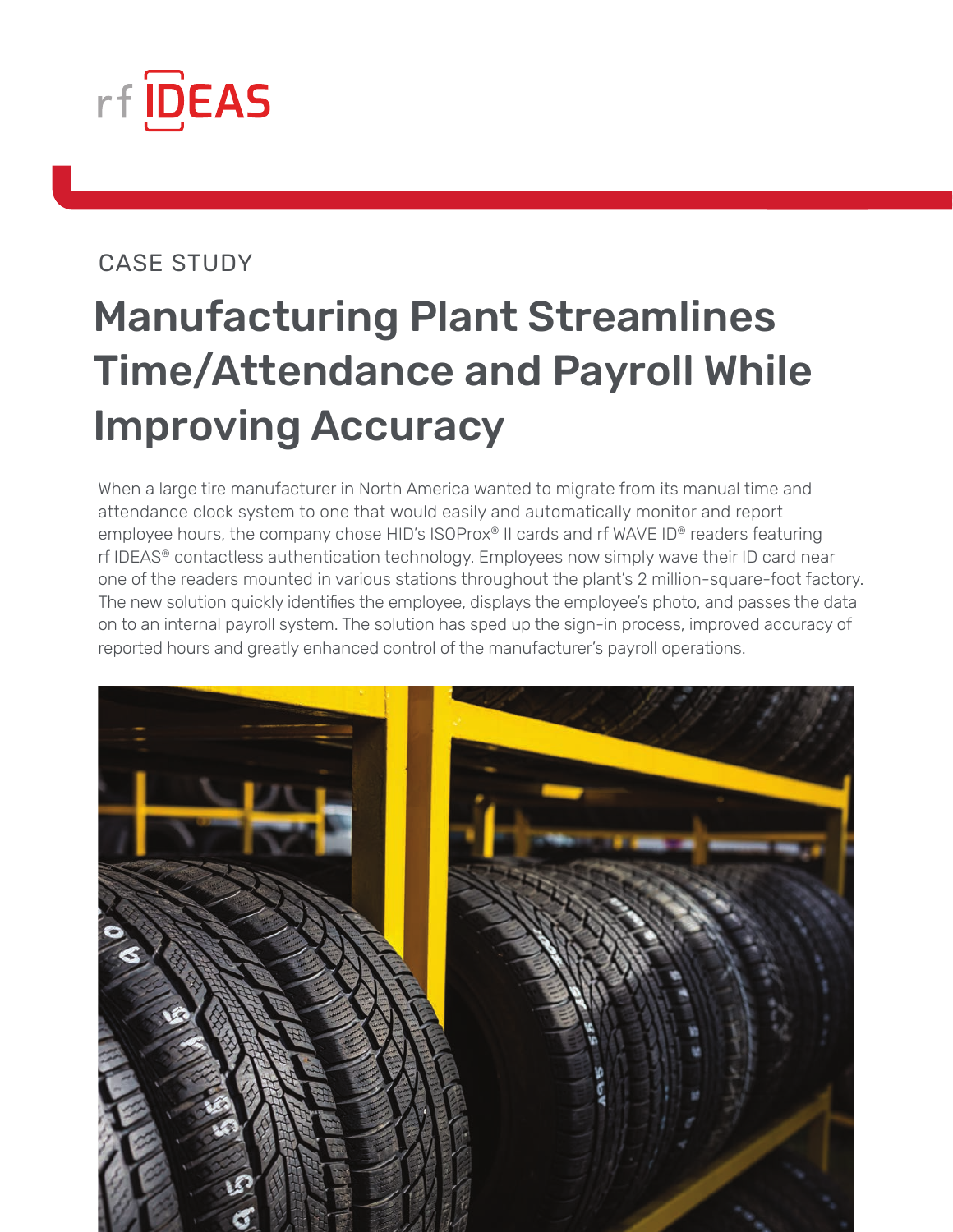### THE CHALLENGE

Manual time management system prone to errors

For decades, "punching the clock" was the standard method of confirming and quantifying the hours an employee was physically present and on the job. However, the manual system still required all of the employee records to be keyed in. In addition, the process was based on the honor system, and it was difficult for managers to accurately monitor or confirm actual hours worked by employees.

The program manager of one of the manufacturer's plants wanted to modernize the time and attendance, badging, and process control system by installing PC-based log-in stations with RFID readers throughout the factory. The PCs would reside within an enclosure on the network and would allow employees to scan their ID card at various stations throughout the plant.

However, he couldn't find a reader that could attach to the PC stations and was also compatible with the plant's aging employee ID credential system. In addition, he found that purchasing replacement ID cards from the existing card vendor would be cost-prohibitive.

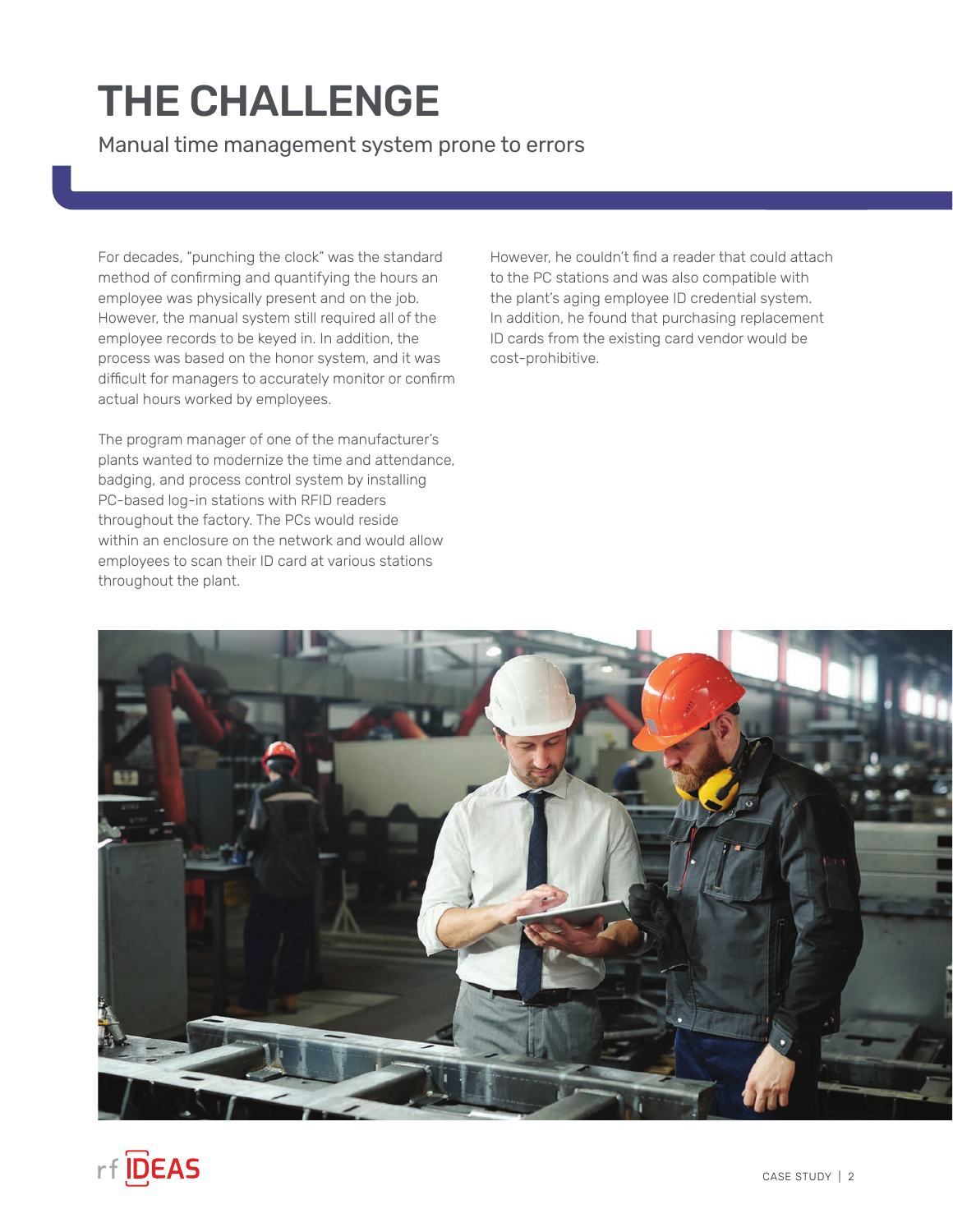# THE SOLUTION

 $\widetilde{\mathscr{U}}_n$ 

Replace aging ID badge system with proximity cards and readers

The manager decided to change out the plant's entire badge system to HID's ISOProx II cards, along with WAVE ID readers, for all 1,500 production employees. The proximity cards would not only be less expensive, they would provide a more sophisticated and contemporary approach to the problem.

Each department now has up to two stations containing a WAVE ID reader, for a total of 21 stations throughout the 2 million-square-foot factory. Readers are mounted to the glass inside of an enclosed cabinet, and employees quickly and easily adjusted to the new process of simply waving their ID credentials in front of the reader.

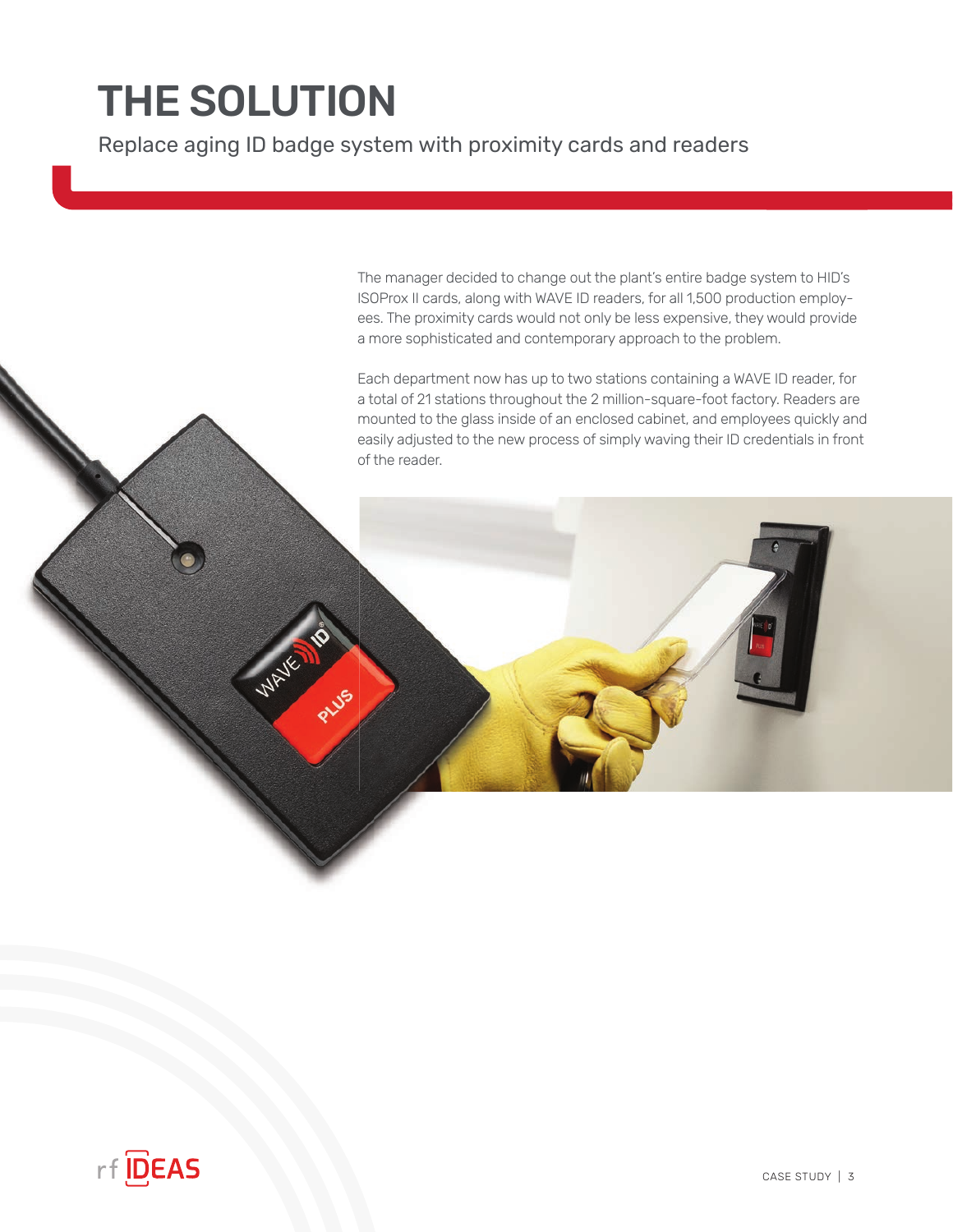## THE RESULTS

Convenient monitoring locations and accurate data collection make it a win-win



"Some of our other factories have seen what we've done and like this new approach of collecting data," says the plant's program manager. "Collecting data with a time and attendance clock device is quite limiting, while a PC allows us to display the employee's photo. And as things change in the plant over time, the flexibility of the solution will allow us to add applications."

While the most obvious result is an accountability system that is conveniently accessed throughout the facility, the company has achieved other benefits including:

Providing secure access to parking and the facility. When employees wave their ID card in front of the reader, the information is tied back to an internal database, which also runs the gate and door access system. The database associates each credential to the individual employee.

**Eliminating the honor system.** When employees present their credentials at WAVE ID readers located throughout the factory, the system identifies who the employee is, displays a photo, and tracks when the employee arrives and leaves the area. The information is automatically passed to the company's internal payroll system, eliminating the arbitrary honor system and greatly increasing accuracy.

Tracking engineering time. In order for engineers to bill their time to the appropriate department, multiple sign-in stations enable the database to identify where the engineer is currently working and for how long.

Employee ID cards and the WAVE ID family of readers can be used in a variety of applications throughout a manufacturing facility. Some example applications include:

- HMI, PAC and PLC interface for automatic identification and authorization
- Single sign-on for computer and program authentication and access
- Secure print management
- Training compliance
- Time and attendance
- Mobile workforce
- Employee authorization to work on specific SKUs
- Industrial tool control
- Cashless cafeteria